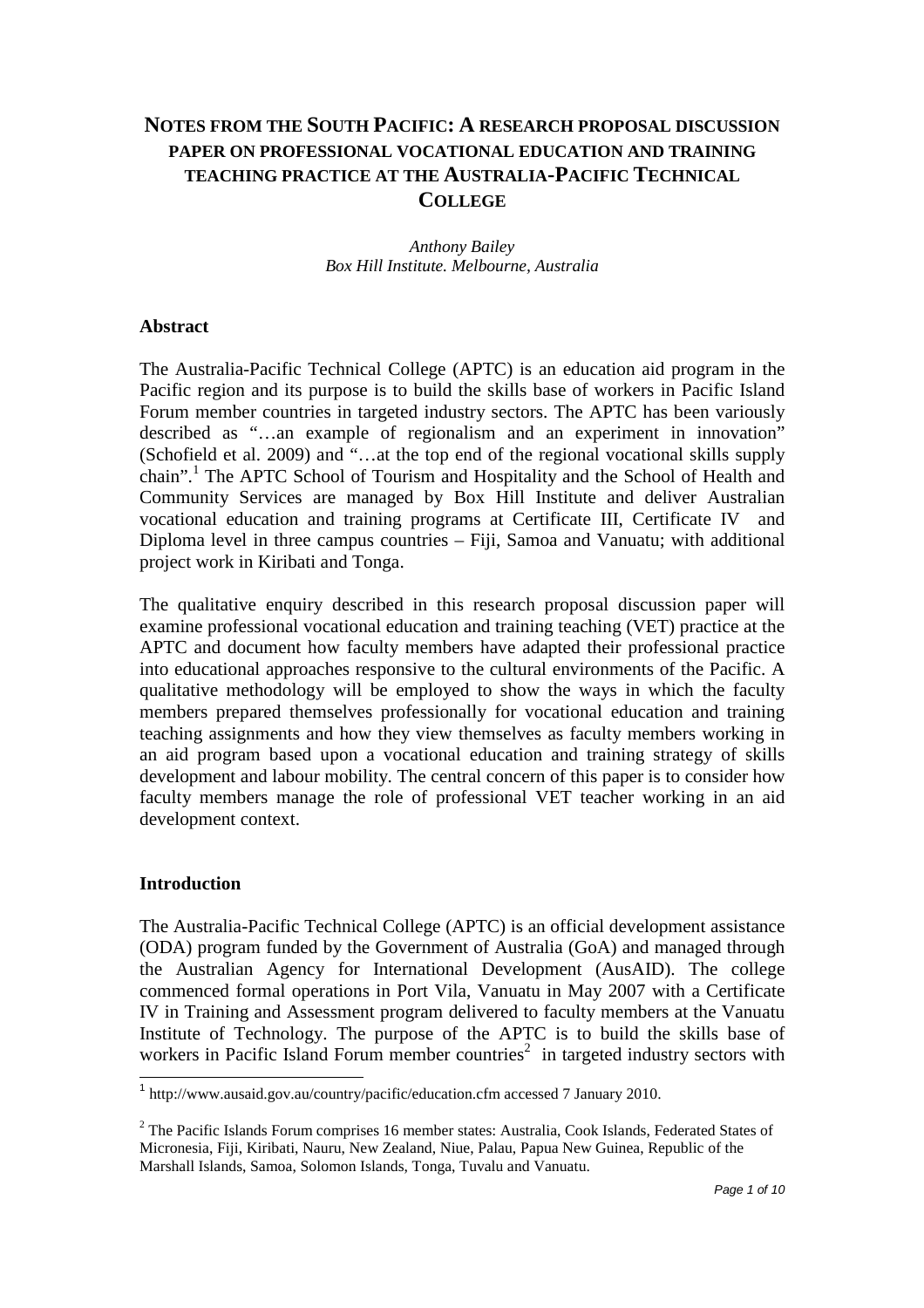the explicit outcomes of skilled workers graduating with Australian technical qualifications and the APTC and graduates recognised and valued by industry and governments in Pacific Island Forum member countries. The APTC School of Tourism and Hospitality and the School of Health and Community are managed by Box Hill Institute and delivers Australian vocational qualifications from Certificate III to Diploma level in three campus countries – Fiji, Samoa and Vanuatu; with additional project work in Kiribati, Nauru and Tonga.

In terms of complexity, scale and scope of operations the APTC is a unique education aid program in the Pacific region. This statement is based on a number of features such as the offshore setting for the delivery of Australian vocational education and training (VET) qualifications under the auspices of the Australian Quality Training Framework 2007, the model of stakeholder engagement in each campus country whereby the APTC schools are co-located with local VET training institutions or industry and government partners, the performance assessment framework (PAF) and monitoring and evaluation components common to ODA activities and the management of a diverse group of VET teachers or faculty responsible for the training delivery of the programs in an aid, development cooperation setting.

AusAID recently completed an independent mid-term review of the APTC program (Schofield et al. 2009) and as the program has now passed the mid-way point the opportunity arises to undertake research activity to document and examine various aspects of the program's performance and ascertain what contribution the research might make towards a number of related yet separate themes such as understanding VET practice and pedagogy in the region, the development needs of VET practitioners working on short and long-term overseas assignments and the complexity delivering national qualifications in an international setting. More broadly speaking this research proposal has been developed against a background of broader issues such as the interface between education and "development", tourism, hospitality and community services education for developing countries, technical and vocational education and training (TVET) policies and national TVET systems in the Pacific.

# **Literature Review**

### *Pacific Region, VET and Aid Donor Activity at a glance*

The Pacific Island region covers approximately one third of the earth's surface and has more than 7,500 islands of which fewer than 550 are inhabited (Asia Development Bank 2008 2008). The islands (Fig. 1) are divided into three cultural regions: Melanesia (including countries such as Papua New Guinea, Fiji, Solomon Islands, and Vanuatu), Polynesia (including countries such as Cook Islands, Samoa, Tonga, and Tuvalu) and Micronesia (including countries such as Federated States of Micronesia (FSM), Kiribati, Republic of the Marshall Islands (RMI), Nauru, and Palau). Population densities vary between the regions and are among some of the highest in the world in places such as Kiribati, Tuvalu and RMI. The categorisation of Pacific nations in economic and development terms varies between different international bodies such as the United Nations, the European Union and the Asia Development Bank. For example, the latter in a report published in 2006 (Asia Development Bank 2006) on skills development in the Pacific categorised the 13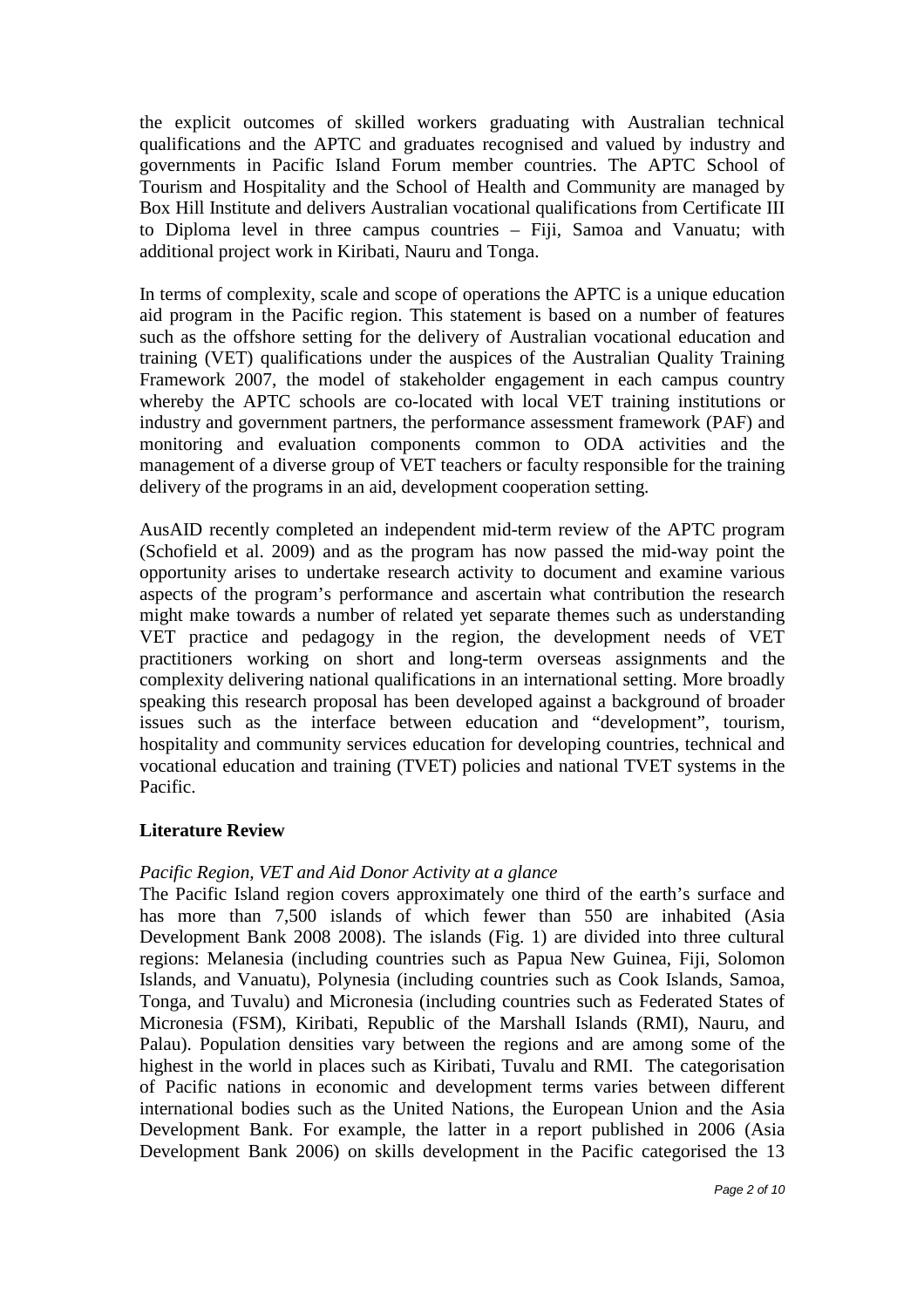countries mentioned in the report into three socio-economic states: 1. Advanced island states, 2. Land-Rich Low Income Countries with Agricultural Potential and 3. Fragile island states (see Figure 1.) whereas the United Nations classifies the same nations as Small Island Developing States (SIDS). Four of the countries listed above, Vanuatu, Tuvalu, Samoa and the Solomon Islands, are also classified by the United Nations as Least Developed Countries.<sup>3</sup>



#### **Figure 1: Map of the Pacific Islands by Category**

**(Source: ADB Report "Skilling the Pacific")** 

Most of the countries in this region are in receipt of large amounts of donor funding through government and non-government organisations that provide varying levels of support through activities such as bi-lateral or multi-lateral programs, technical assistance or capacity building programs and loans from the International Monetary Fund (IMF) or the World Bank (Coxon, Munce 2008). In terms of resources and stages of development there is significant diversity among Pacific nations although they generally have low levels of formal employment and a reliance on the informal and subsistence economies (Hughes, Sodhi 2008). Furthermore against several international measures such as the Human Development Index (HDI), the peoples of the Pacific are disadvantaged socially and economically compared with developed countries in the region (Prasad 2008).

|  |  |  | Table 1: Aid to the Pacific by donor, 2006-2008 |
|--|--|--|-------------------------------------------------|
|  |  |  |                                                 |

*USD million, net bilateral disbursements* 

| Country              | 2006  | 2007 | 2008 | year average |
|----------------------|-------|------|------|--------------|
| Australia            | 550   | 650  | 724  | 64.          |
| <b>United States</b> | 1 O 7 | 70   | 188  | .82          |
| New Zealand          |       |      | .56  | 34           |

3 http://www.unohrlls.org/en/ldc/related/62/ accessed 7 January 2010.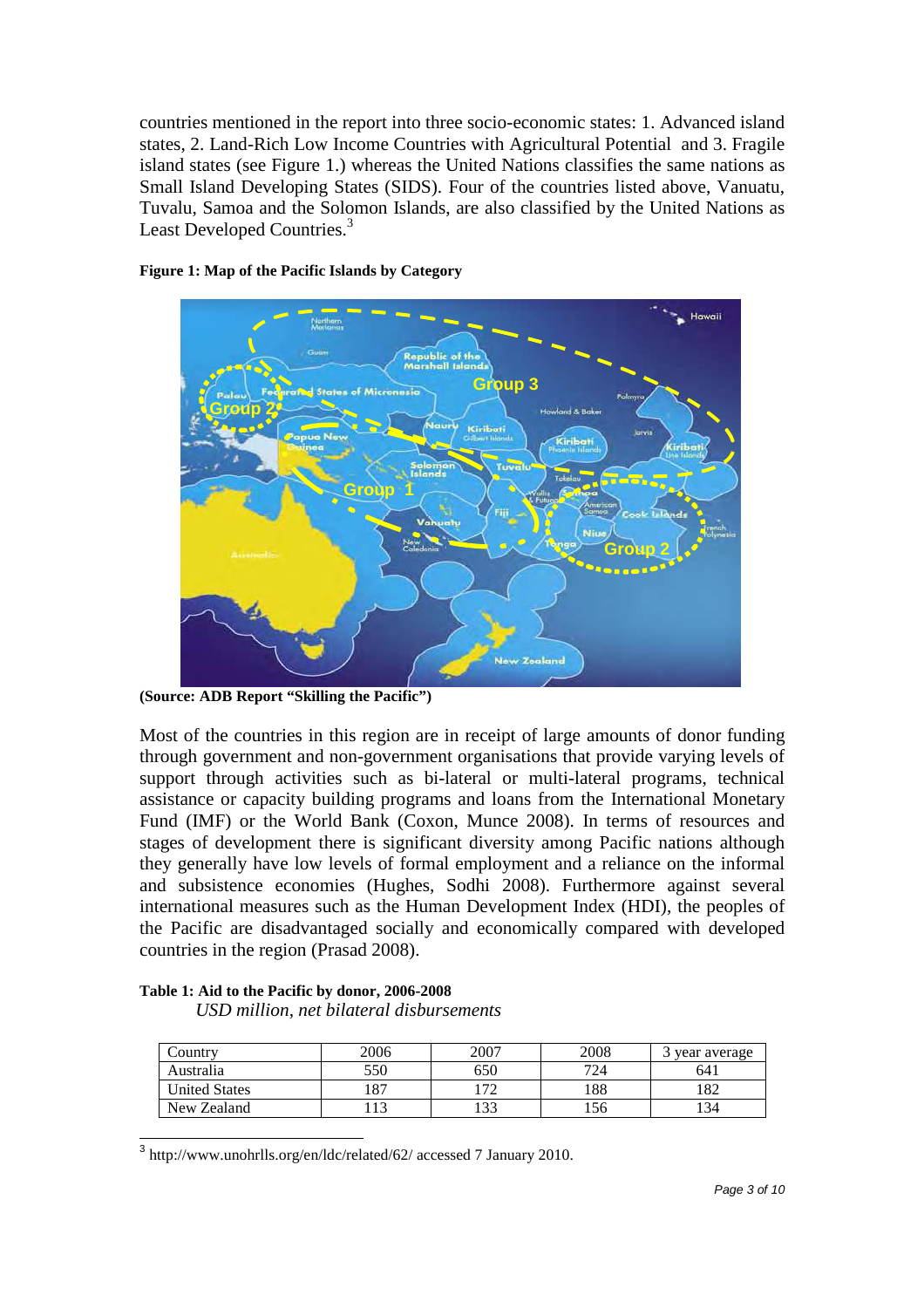| France                 | 112            | 134 | 148 | 131 |
|------------------------|----------------|-----|-----|-----|
| European Union         | 78             | 71  | 94  | 81  |
| Japan                  | 76             | 70  | 73  | 73  |
| <b>Other Countries</b> | 33             | 15  | 22  | 23  |
|                        |                |     |     |     |
| Multilaterals:         |                |     |     |     |
| <b>UNTA</b>            | Ω              | 10  | 85  | 34  |
| Global Fund            |                | 11  | 16  | 11  |
| <b>UNICEF</b>          |                | 9   |     |     |
| AsDF                   | 12             |     |     | 6   |
| Other multilaterals    | $\overline{4}$ | 28  | ۱7  | 20  |

**(Source: OECD, Development Cooperation Report, 2010)** 

At the post-compulsory education level, there are a number of specialist and general VET institutions across the Pacific region offering programs up to diploma and professional certificate level. The development of the VET sector is supported through the recently endorsed Pacific Education Development Framework (PEDF) 2009-2015 (aligned with the Pacific Plan which emphasises the need to strengthen and expand national and regional VET programs). In addition to stand-alone VET institutes such as the Samoa National University Institute of Technology or the Vanuatu Institute of Technology, most countries include some VET programs in their secondary school curriculum although Fiji is the only country that provides a pathway from VET studies at secondary school to higher level study through courses offered at the Fiji Institute of Technology (Asia Development Bank 2006). A number of Pacific nations are in the process of setting up national qualifications frameworks covering basic, primary, secondary, VET and tertiary education and some of the activity associated with the creation of qualifications frameworks and national training councils or bodies has been funded through bilateral support from NZAID, AusAID and the EU.

#### *Establishment of the Australia-Pacific Technical College*

The development of the concept for an Australian technical college in the Pacific began at the Pacific Islands Forum (PIF) Meeting in Papua New Guinea (PNG) in October 2005 where the Prime Minister of Australia announced support for the establishment of an Australian Technical College for the Pacific (Pacific Island Forum Secretariat 2005). The proposal was endorsed by PIF leaders and AusAID was assigned responsibility for managing the whole of government response to developing the College. In May 2006 AusAID released a tender for the design of the APTC and at the 2006 meeting in Fiji PIF leaders welcomed the progress made on the creation of the college where it was announced the college's administrative centre would be established in Fiji. Acknowledgement was also given by the PIF leaders to the scholarship arrangements provided by the GoA that would support the participation of PIF citizens in the college's program (PIF Secretariat, Forum Communique, 2006). The establishment of the college and its operations are discussed in the Labour Mobility section of the Communiqué thus situating the development and future operation of the APTC within the context of development cooperation and aid assistance in the vocational education and training sector in the Pacific region, national immigration policies and employment options and opportunities in the region for skilled labour.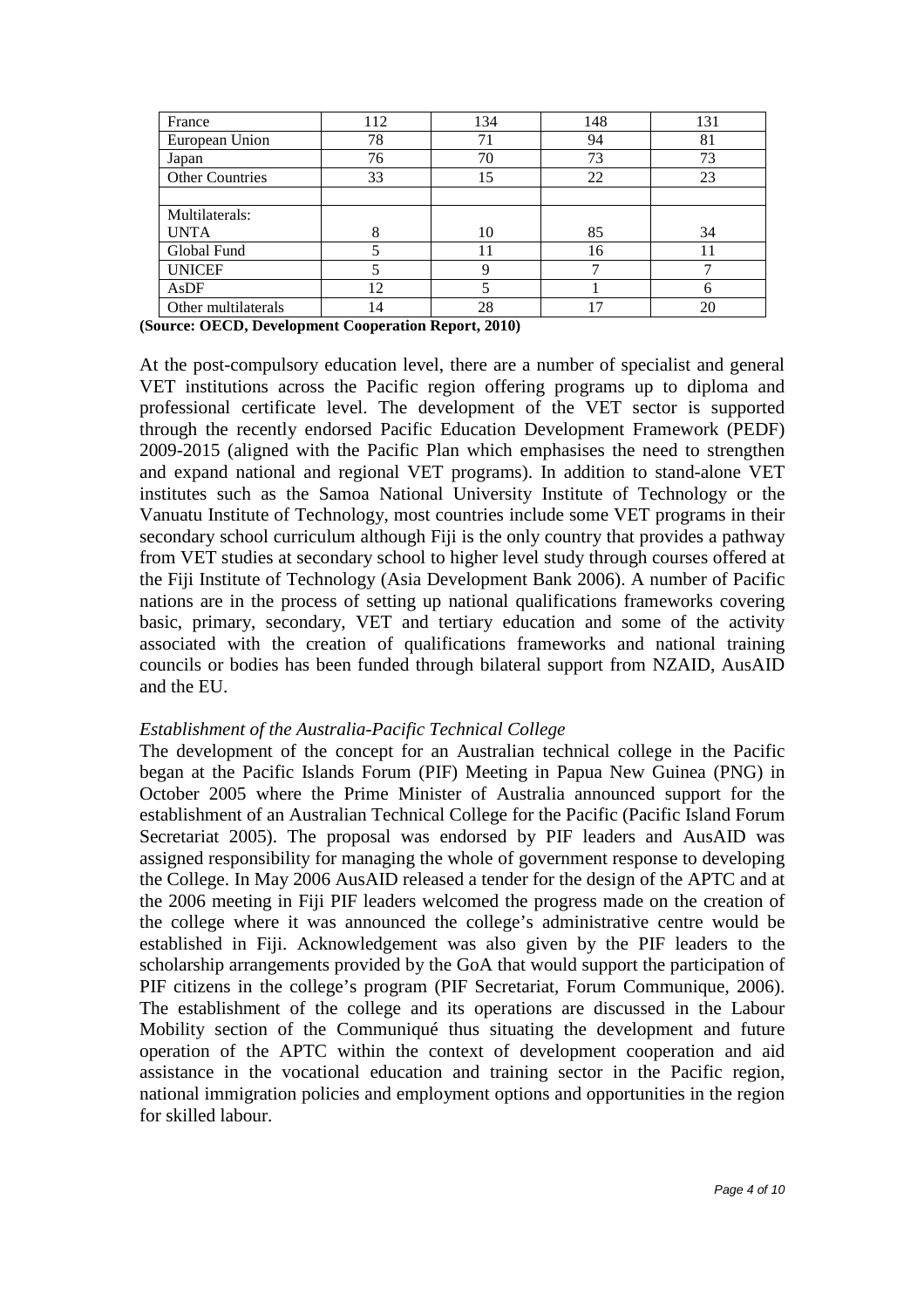### *Design and Implementation of the APTC*

The design of the APTC was based around several schools delivering professional vocational education and training (VET) qualifications in a number of campus countries in the South Pacific (see Figure 2) either in partnership with local training counterparts (such as the National University of Samoa or the Training and Productivity Authority of Fiji), on site with industry partners such as Hastings Deering in Papua New Guinea. The initial phase of the program included training programs in Fiji, Vanuatu, Samoa and Papua New Guinea with the following schools: Health and Community Services (SHCS), Tourism and Hospitality (STH) and Automotive, Construction, Electrical and Manufacturing (SACEM). As the impetus for the college's establishment was largely to respond to the demand for access to labour markets and promotion of labour mobility within the region, the design of the college specifically identified trades qualifications in a number of areas that were considered as skills shortages in local and international markets and that would provide opportunities for Pacific Islanders to travel outside the region in source of better employment options in terms of remuneration and career advancement. Since 2007 the APTC's operations have developed to a more complex operation that includes training delivery in non-campus countries and consultancy projects with local education ministries in PIF countries such as Nauru and Kiribati.

The vision of the APTC is to provide internationally recognised Australian-standard vocational training to increase the pool of skilled workers in targeted industry sectors (see Table 2), throughout Pacific Island Forum member countries and the mission is to train skilled workers from PIF member countries in targeted industry sectors so they graduate with Australian qualifications improving their local, regional and international employment opportunities. Thus the emphasis of the APTC's operations is on skills development and attainment of a technical qualification at a minimum Certificate III level (see Table 2), which is issued by one of two registered training organisations (RTO). With the focus clearly on developing skills, the APTC draws its students from the existing workforce and is not an entry-level college taking enrolments from students who have completed secondary schooling only; the other source of enrolments for the college is Pacific Islanders who have completed postcompulsory VET qualifications with a local TVET institutions in the region such as the Fiji Institute of Technology in Suva, Fiji or the 'Ahopanilolo Technical College in Nukua'lofa, Tonga.

| <b>Industry Sector</b>      | <b>Qualification Level</b>  | Location                 |  |
|-----------------------------|-----------------------------|--------------------------|--|
| Hospitality and Tourism     | Certificate IV and III      | Fiji, Samoa and Vanuatu  |  |
| Education                   | Certificate IV              | Fiji, Kiribati, Vanuatu, |  |
|                             |                             | Samoa and Tonga          |  |
| <b>Health and Community</b> | Certificate III and Diploma | Fiji and Vanuatu         |  |
| <b>Services</b>             |                             |                          |  |
| <b>Personal Services</b>    | Certificate III             | Fiji                     |  |

| Table 2: Industry sectors and APTC STH and SHCS Qualifications |  |  |  |  |
|----------------------------------------------------------------|--|--|--|--|
|----------------------------------------------------------------|--|--|--|--|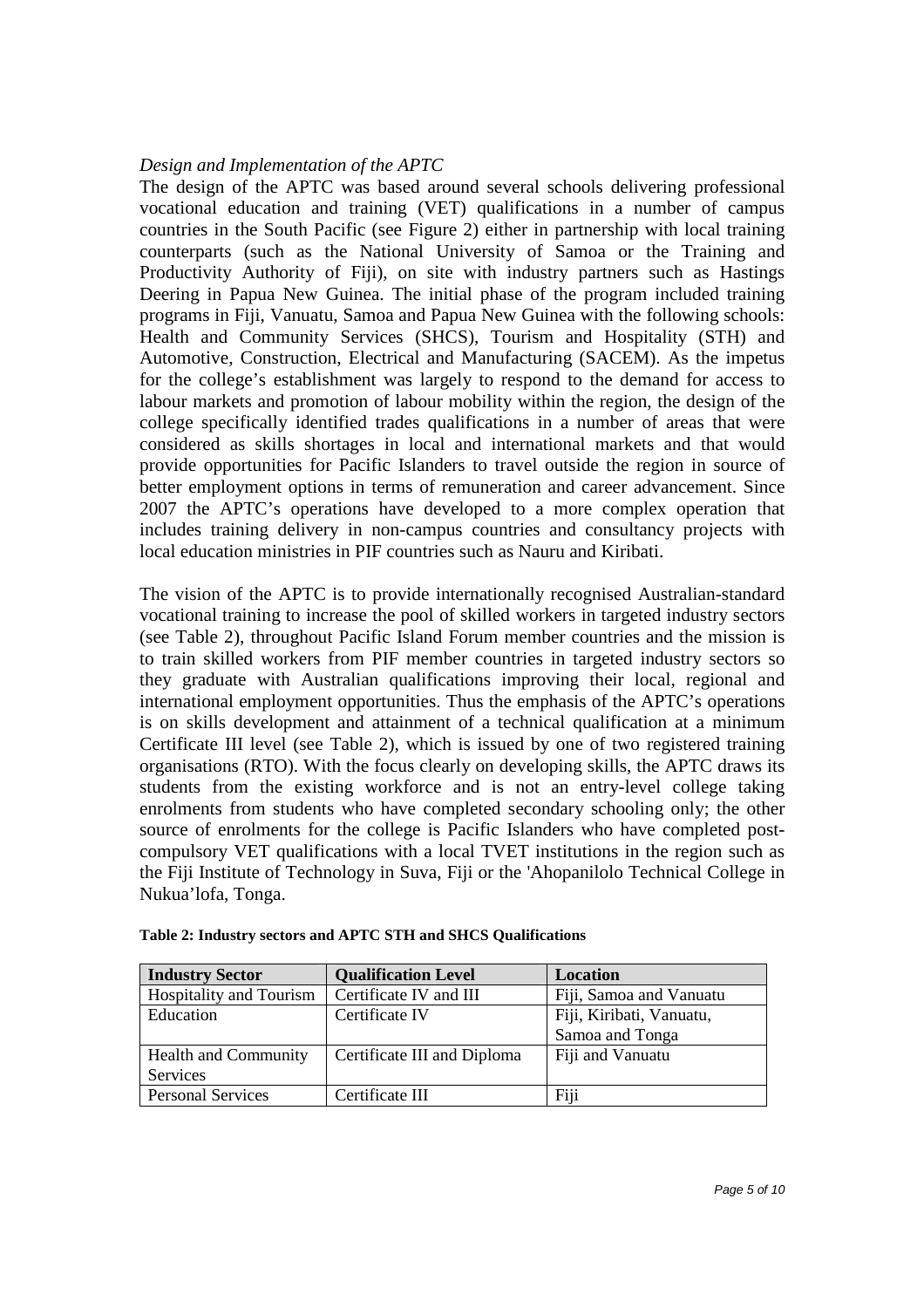The model of the APTC is complex with three Australian-based contract managers responsible for the combined activity of the college. There are two RTOs, Box Hill Institute (BHI) in Victoria and Sunshine Coast Institute of TAFE (SCIT) in Queensland responsible for the STH and SHCS and SACEM respectively. Sinclair, Knight, Mertz (SKM) in Melbourne is the third managing contractor with responsibility for managing the Coordination Office (CO) located in Nadi, Fiji. The CO provides support to RTOs in a range of areas not specifically related to training delivery such as scholarship management, student mobilisation, overall college marketing and acts as the secretariat for the college and point of contact with the client AusAID. Given the scale and scope of the program the administration and operational requirements of the college are extensive and involve a significant level of cooperation between the three contractors. The APTC Advisory Group (AG) makes up the fourth element in the management and operation of the college and is responsible for engaging with industry at national, regional and international levels. The AG's principal responsibility is to provide strategic advice and membership comprises representatives from Pacific Island governments, key industries in the region, Australian government and the APTC General Manager.



**Figure 2: Map of Pacific Islands and APTC Campus Countries (in capital letters)** 



APTC trainers engage almost on a daily basis with issues of context and culture and how they manage themselves professionally and interact with the host cultures and work effectively in the aid/development context is of particular interest to this research proposal. They work in a variety of institutional settings and with a number of institutional partners and as such no program shares exactly the same set of circumstances in terms of student capability, facilities and resources and access to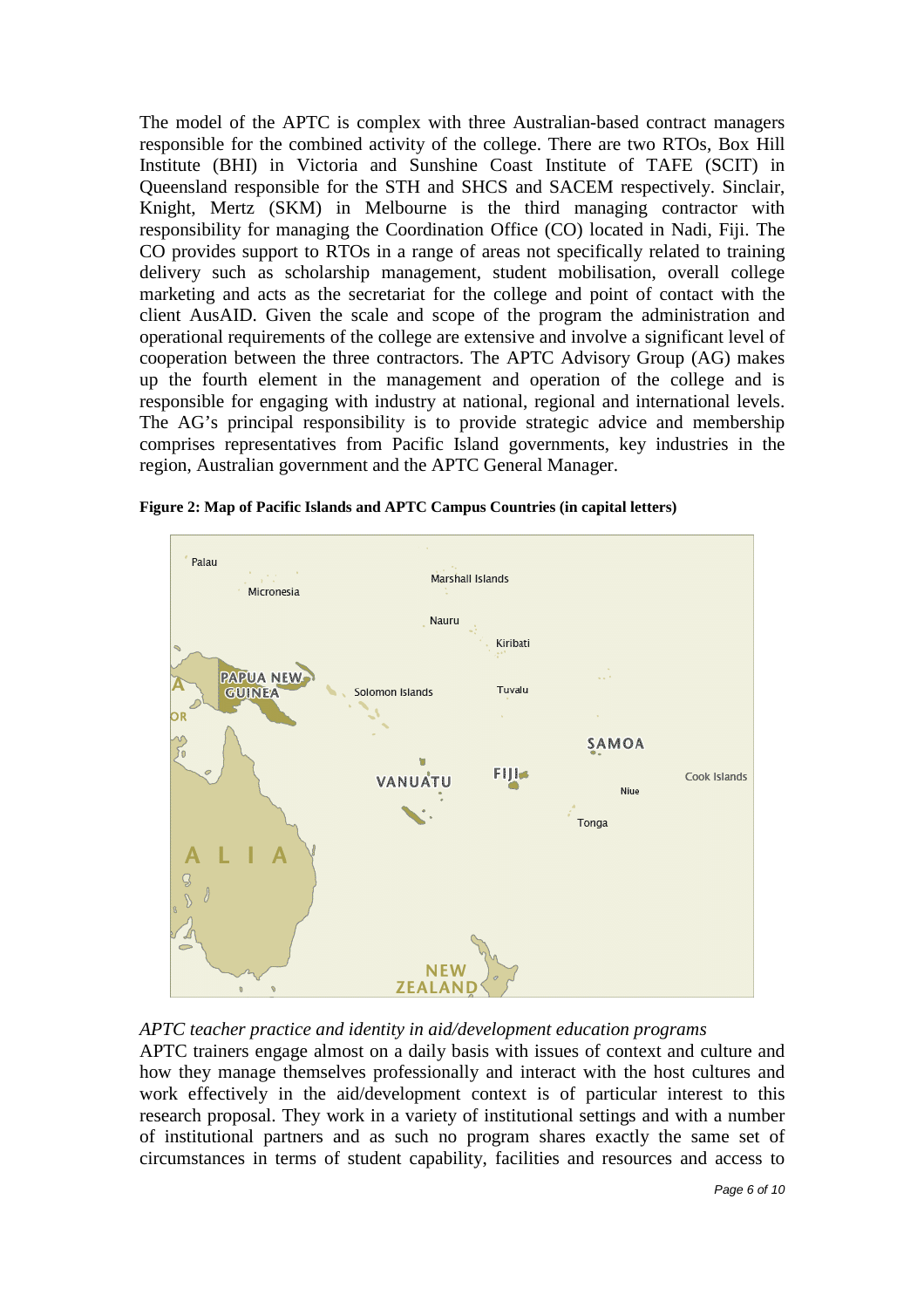professional development and support. This is partly due to the fact that the establishment of campus counties and partnerships with local training providers and/or industry partners was a central element of the design of the APTC; which has expanded in the last 18 months to take in training delivery in outer island and regional areas in Fiji and Vanuatu and several SIS such as Kiribati and Nauru. Providing training in culturally familiar environments, notwithstanding the fact APTC students come from different Pacific nations, reflects the view of Lauder (1998) who argues that learning in the context of developing countries occurs most effectively when completed in culturally appropriate environments and workplaces. The level of engagement in these issues is critically important in international development programs (Coxon, Munce 2008) and projects, most especially by international education planners, but also it could be argued by the VET practitioners who are responsible for delivering the particular programs on the ground and ensuring the project outcomes are reached

The work of a teacher requires a continuous shift in thinking about professional identity including concepts of commitment, sense of belonging, the value of the role and so on (Vahasantenen et al. 2008). The concept of professional identity for the APTC teacher it could be argued is determined and articulated differently when compared to their colleagues at their home institutions. This is due to the complex cultural environment they operate in and the unusual working arrangements (when compared with their previous VET experience and identity), for example, they are employed by an Australian-based RTO and yet for all intents and purposes work for the GoA on a high profile aid development program that is viewed differently throughout the region.

Coupled with the unusual set of employment circumstances is the high level of professional autonomy APTC teachers enjoy working on the program. Teachers have traditionally had a great deal of autonomy especially in matters relating to the content of their work and pedagogy and in the APTC given the remote nature of the program this is particularly the case. How the teachers negotiate their professional identity while working in a new cultural environment is a topic of interest to this research proposal. Essentially the questions the research is seeking to answer are how do APTC teachers see themselves working on this unique program and what if any changes have they made to their teaching practice and understanding of themselves as VET teachers in the process of responding to a new environment.

### *Policy Framework*

The college operates in a complex policy framework that extends beyond the immediate Australian context of the three contractors, to a broader regional context and further to an international context involving organisations such as the World Bank, the United Nations and the European Union. Fundamentally, the APTC functions as part of Australia's longstanding commitment to development cooperation and aid assistance in the South Pacific and working in this area presents a number of challenges to the RTOs managing the delivery of training on the ground who have hitherto largely delivered technical assistance programs or projects to commercial or government clients. How BHI has managed the implementation of the contract with AusAID including the deployment and support of teaching staff is of interest to this research in light of the policy landscape.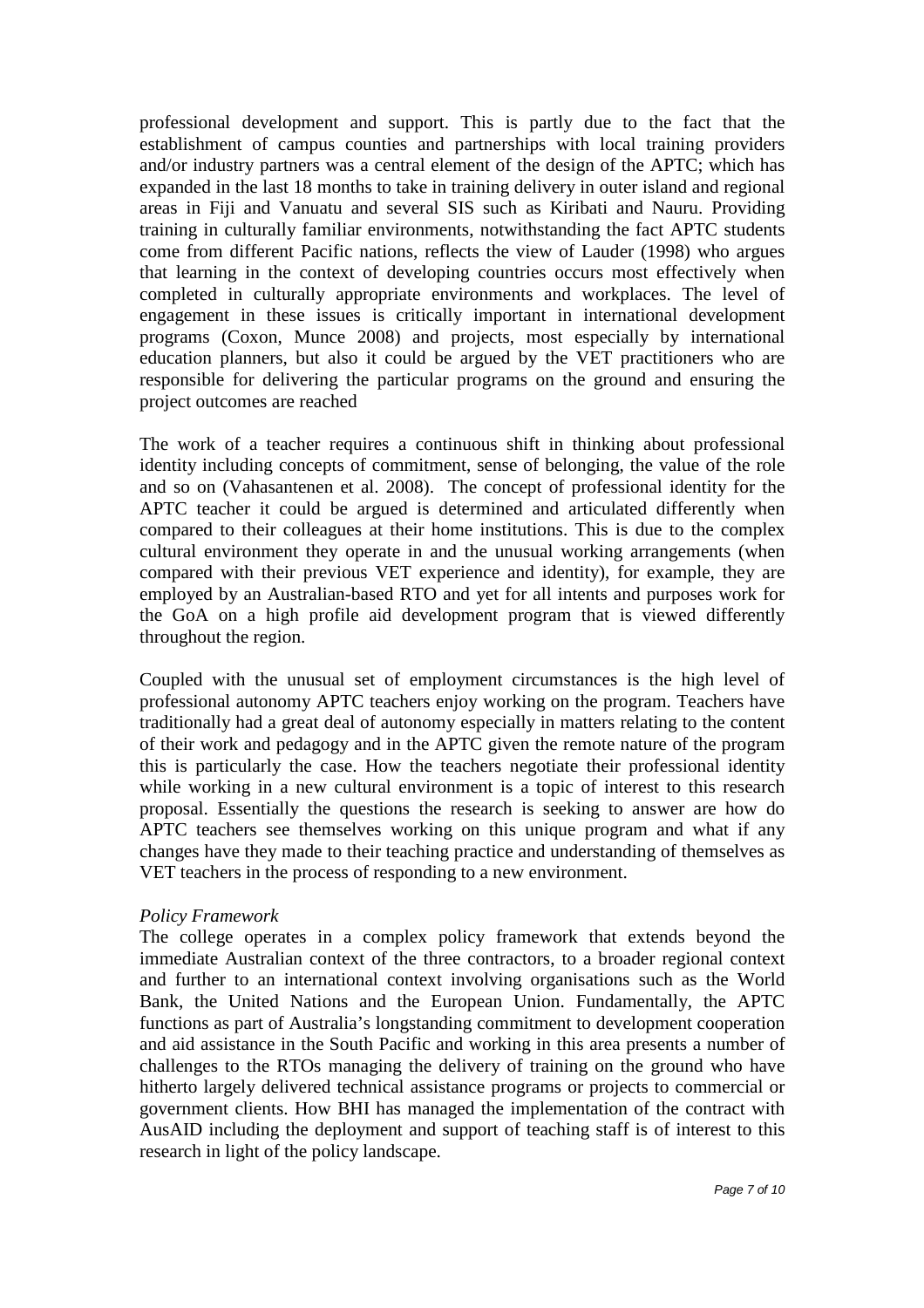There are a number of national and international policy documents and/or frameworks that impact on the operation of the APTC. For example, the AusAID Education Strategic Framework was developed to implement "Better Education" the GoA policy for development assistance in education (AusAID 2007) and although the key focus of this policy is to assist developing nations to reduce poverty by providing more children with access to a better education, there were specific VET regional activities identified in the policy for the Pacific region such as the establishment of the APTC and assisting partners (nations) to reform their vocational education and training systems. Other national Australian policies/frameworks include the Australian Quality Training Framework 2007 responsible for the quality of training and assessment provided offshore by the RTOs. Regional and international policy initiatives of note include the Pacific Plan and the United Nations Millennium Development Goals (in particular Goal 3: Promote Gender Equality and Empower Women and Goal 8: Develop a Global partnership for Development).4 More recently the GoA has sought to increase its engagement with the region following the Port Moresby Declaration (PMD) signed by the Prime Minister of Australia and Prime Minister of Papua New Guinea in March 2008 and the subsequent development of specific Pacific Partnerships for Development (PPD) referred to in the PMD with eight PIF nations: Kiribati, Nauru, PNG, Samoa, Solomon Island, Tonga, Tuvalu and Vanuatu. Where the APTC intersects with or is impacted by the PPDs varies depending on the particular circumstances of each individual nation and the requirements for vocational education and training and workforce development in each country; for example, certain PPDs explicitly mention the APTC and others make reference to general, more broader VET sector activity.

# **Research Method**

The sample group for the proposed research includes APTC teachers that are currently working on the program in one of the three campus countries and teachers who have completed teaching within the last 12 months. An "availability sampling" approach will be used to represent the target population (Keppel, Saufley & Tokunaga 1991), an approach it is anticipated that will provide the opportunity to explore the perceptions and views of the sample group focussing on the issues and concepts described above. The research methodology will involve a combination of quantitative and qualitative methods to examine the participants' response. It is anticipated that the multiple perspectives presented by the participants will provide a broad account of APTC teacher experience and at the same time data on individual experience and reflections. The research methodology has been designed to provide the opportunity for participants to provide data in different forms. For example, initial data collection will be done via an online survey and then at the end of that process teachers will be invited to participate in a structured interview that will include scope for elaboration on initial responses to the online questionnaire and opportunity to comment further on issues of particular professional interest or importance.

<sup>4</sup> http://www.un.org/millenniumgoals/gender.shtml, accessed 4 December 2009.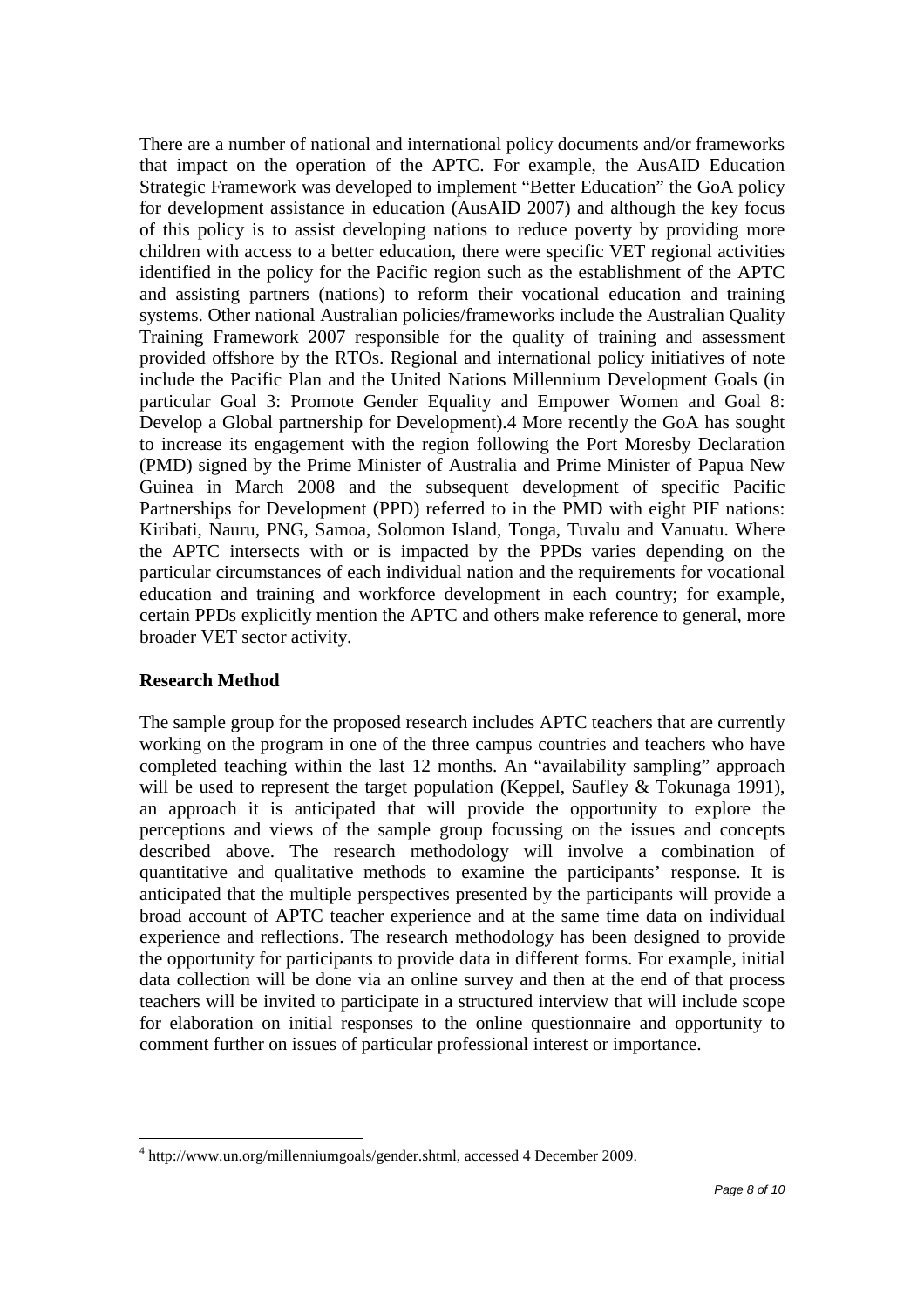Research "fitness for purpose" (Cohen, Manion & Morrison 2007) has been applied to determine not only the sets or types of questions and the structure of the data collection methods but also the scheduling and completion of the data collection. This is necessary to address any issues that may impact on the collection of robust, meaningful data. For example, most of the intended participants are currently working offshore and there will most likely be a time lag between the time the data has been collected and analysed and the final completion of the research paper. As such the data collection activities will be scheduled in such a way as to limit interruption to teacher activity and yet provide ample time for participants to reflect on current and past practice.

### **Conclusion**

The APTC is a unique aid development program in the Pacific region and the scale and complexity of its teaching operations provide an opportunity to conduct research on VET teaching practice in an environment that is significantly different to standard VET teaching practice in Australia. Through the collection and analysis of data relating to a different elements or aspects of APTC training delivery and teaching practice it is anticipated the research will demonstrate not only how VET practitioners have prepared themselves for an overseas assignment but also how their role working on the program interacts with their identity (professional and personal) as VET teachers.

Furthermore, it is anticipated the data will document what activities and efforts BHI has implemented to prepare VET teachers for the overseas assignment with the APTC as managing contractor and the effectiveness of that preparation from the point of view of the trainers with their varied experience of the APTC programs in terms of campus location and length of service. Analysis of the data may also assist BHI to develop more effective workforce development strategies to support APTC teachers in the field and provide an opportunity to review past and current practice at the midway point in the contract. This is the first time a research proposal has been suggested for the APTC and VET teacher practice and represents an opportunity to contribute to further knowledge and understanding in a number of subject areas such as teacher preparation and efficacy, cross-cultural communication and cultural change and awareness.